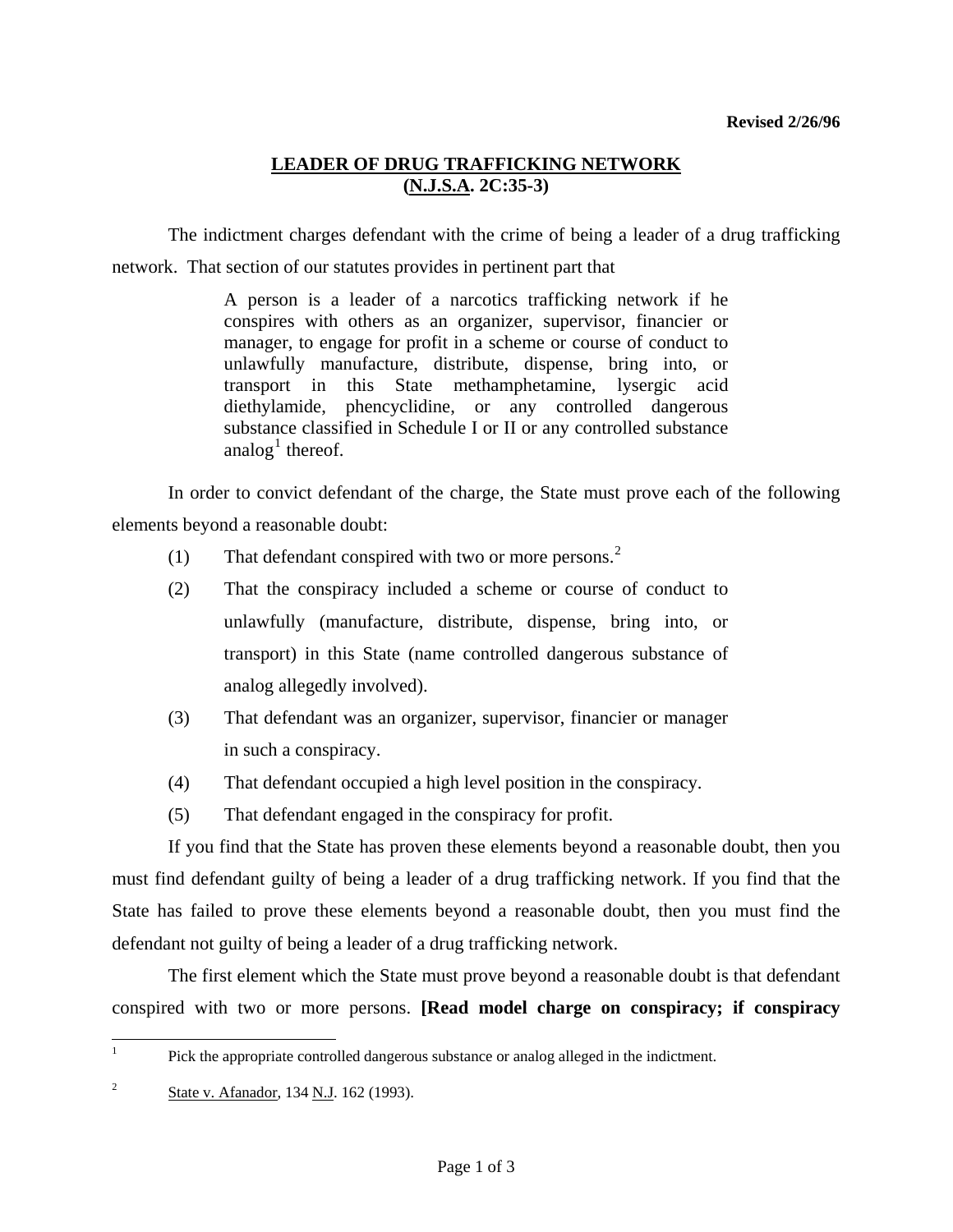## **LEADER OF NARCOTICS TRAFFICKING NETWORK (N.J.S.A. 2C:35-3)**

## **already charged, remind jurors of that definition].**

 The second element which the State must prove beyond a reasonable doubt is that the conspiracy included a scheme or course of conduct to unlawfully (manufacture, distribute, dispense, bring into or transport)<sup>[3](#page-0-2)</sup> controlled dangerous substances or an analog. Manufacture means the production, preparation, propagation, compounding, conversion or processing of a controlled dangerous substance or controlled substance analog, either directly or by extraction from substances of natural origin, or independently by means of chemical synthesis, and includes any packaging or repackaging of the substance or labeling or relabeling of its container.  $\cdot$ .<sup>[4](#page-1-0)</sup> Distribute means to deliver, *i.e.*, the transfer from one person to another of controlled dangerous substance or a controlled substance analog. The transfer can be actual, constructive or attempted. Dispensing means to deliver a controlled dangerous substance or controlled substance analog to an ultimate user or research subject by or pursuant to the lawful order of a practitioner, including the prescribing, administering, packaging, labeling or compounding necessary to prepare the substance for that delivery. Transport means to carry from one place to another. **[IF APPLICABLE, CHARGE THE FOLLOWING].** It is not a defense to this charge that the controlled dangerous substance or analog was brought into this State solely for ultimate distribution or dispensing in another location.

 The third element which the State must prove beyond a reasonable doubt is that defendant acted as an organizer, supervisor, financier or manager within the conspiracy.<sup>[5](#page-1-1)</sup> An organizer is a person who arranges, devises, or plans a drug trafficking conspiracy. A supervisor is one who oversees the operation of a drug trafficking conspiracy. A financier is one who is responsible for providing the funds or resources necessary to operate a drug trafficking conspiracy. A manager is one who directs the operations of a drug trafficking conspiracy. Defendant, however, does not have to be the only or even the primary organizer, supervisor,

 3 Choose the appropriate allegation.

<span id="page-1-0"></span><sup>4</sup> Read statutory exception to definition (N.J.S.A. 2C:35-2) if applicable.

<span id="page-1-1"></span><sup>5</sup> In State v. Afanador, 134 N.J. 162, 171 (1993), the Supreme Court indicated that the trial court was under no obligation to define these terms. However, in State v. Alexander, 136 N.J. 563, 574-75 (1994), the Court decided that these terms should be more fully explained to the jury.